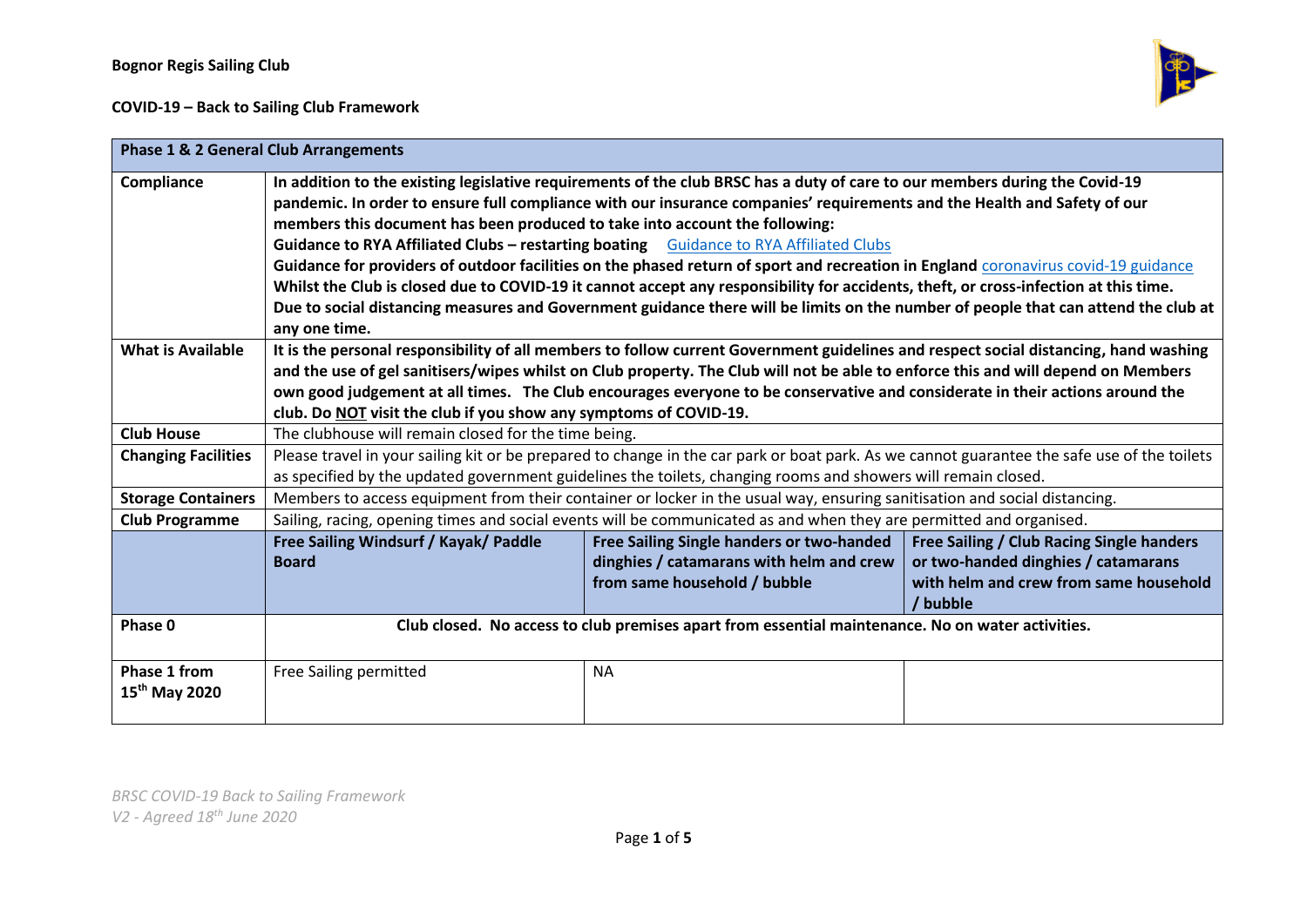# **COVID-19 – Back to Sailing Club Framework**



| <b>Phase 2 from</b><br>20 <sup>th</sup> June 2020         |                                                                                                                                                                                       | <b>Free Sailing Permitted</b>                                                                                                                                                                                                                                                                                                                                                                                                                                                                                                                        |                         |
|-----------------------------------------------------------|---------------------------------------------------------------------------------------------------------------------------------------------------------------------------------------|------------------------------------------------------------------------------------------------------------------------------------------------------------------------------------------------------------------------------------------------------------------------------------------------------------------------------------------------------------------------------------------------------------------------------------------------------------------------------------------------------------------------------------------------------|-------------------------|
| <b>Phase 3 from</b><br><b>TBA</b>                         |                                                                                                                                                                                       |                                                                                                                                                                                                                                                                                                                                                                                                                                                                                                                                                      | <b>Racing Permitted</b> |
| <b>Activity Specific Arrangements</b>                     |                                                                                                                                                                                       |                                                                                                                                                                                                                                                                                                                                                                                                                                                                                                                                                      |                         |
| <b>Minimising</b><br>contraction of<br><b>Coronavirus</b> | Do not leave kit unattended in the<br>$\bullet$<br>public domain<br>Make regular use of hand sanitising<br>Do not visit the club if you show<br>$\bullet$<br>any symptoms of COVID-19 | Do not leave kit unattended in the<br>$\bullet$<br>public domain<br>Do not enter the clubhouse unless<br>$\bullet$<br>you really have to (outside is much<br>safer)<br>Do not visit the club if you show<br>$\bullet$<br>any symptoms of COVID-19<br>After sailing use the winch (there is<br>$\bullet$<br>no winch available at this time) to<br>recover boats to avoid many hands<br>touching the same piece of kit<br>Consider one person allocated to<br>$\bullet$<br>use the winch each day<br>Make regular use of hand sanitising<br>$\bullet$ |                         |
| <b>Conditions</b>                                         | Each participant makes their own decision<br>to sail but with strong recommendation to<br>take even more care on preparation, their<br>own ability and ability to self-rescue.        | Each participant makes their own decision<br>to sail but with strong recommendation to<br>take even more care on preparation and<br>their own ability and ability to self-rescue.<br>No Club boats will be available for<br>use until further notice                                                                                                                                                                                                                                                                                                 |                         |

*BRSC COVID-19 Back to Sailing Framework V2 - Agreed 18th June 2020*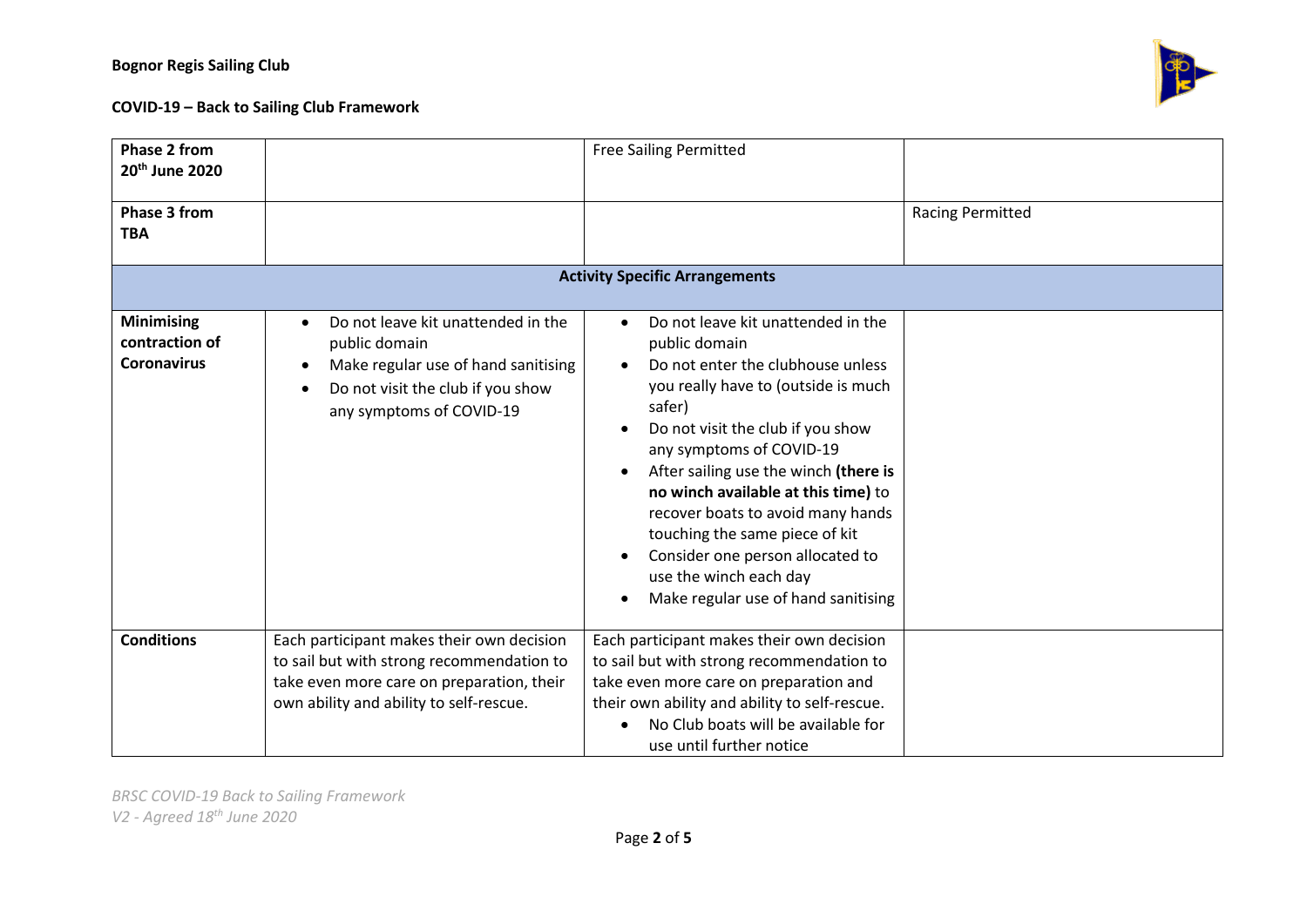

|                     | Before going on the water check<br>both wind and tide predictions for<br>the day | Before going on the water check<br>$\bullet$<br>both wind and tide predictions for<br>the day<br>Let someone know of your<br>departure and return times<br>Consider upper wind limit of 15<br>knots<br>Be aware of both wind strength<br>and direction, avoid sailing in<br>offshore winds<br>Consider sailing with a "buddy"<br>boat<br>The shore dump could be a big<br>problem when coming into the<br>beach<br>You MUST have the ability to<br>$\bullet$<br>launch and recover without the<br>assistance from others |  |
|---------------------|----------------------------------------------------------------------------------|--------------------------------------------------------------------------------------------------------------------------------------------------------------------------------------------------------------------------------------------------------------------------------------------------------------------------------------------------------------------------------------------------------------------------------------------------------------------------------------------------------------------------|--|
| <b>Sailing Area</b> | Participants are strongly recommended to                                         | Participants are strongly recommended to                                                                                                                                                                                                                                                                                                                                                                                                                                                                                 |  |
|                     | minimise the sailing area keeping the club                                       | minimise the sailing area keeping the club                                                                                                                                                                                                                                                                                                                                                                                                                                                                               |  |
|                     | in view at all times.                                                            | in view at all times.                                                                                                                                                                                                                                                                                                                                                                                                                                                                                                    |  |
| <b>Safety Cover</b> | No specific safety cover provided for free                                       | No specific safety cover provided for free                                                                                                                                                                                                                                                                                                                                                                                                                                                                               |  |
|                     | sailing. There is no rescue boat available at                                    | sailing. There is no rescue boat available at                                                                                                                                                                                                                                                                                                                                                                                                                                                                            |  |
|                     | this time                                                                        | this time                                                                                                                                                                                                                                                                                                                                                                                                                                                                                                                |  |
|                     | Water users should not go out in                                                 | Water users should not go out in<br>٠                                                                                                                                                                                                                                                                                                                                                                                                                                                                                    |  |
|                     | conditions above their capabilities                                              | conditions above their capabilities                                                                                                                                                                                                                                                                                                                                                                                                                                                                                      |  |
|                     | Ensure others are aware you are                                                  | Ensure others are aware you are<br>$\bullet$                                                                                                                                                                                                                                                                                                                                                                                                                                                                             |  |
|                     | out on the water and know of your                                                | out on the water and know of your                                                                                                                                                                                                                                                                                                                                                                                                                                                                                        |  |
|                     | departure and return times                                                       | departure and return times                                                                                                                                                                                                                                                                                                                                                                                                                                                                                               |  |

*BRSC COVID-19 Back to Sailing Framework V2 - Agreed 18th June 2020*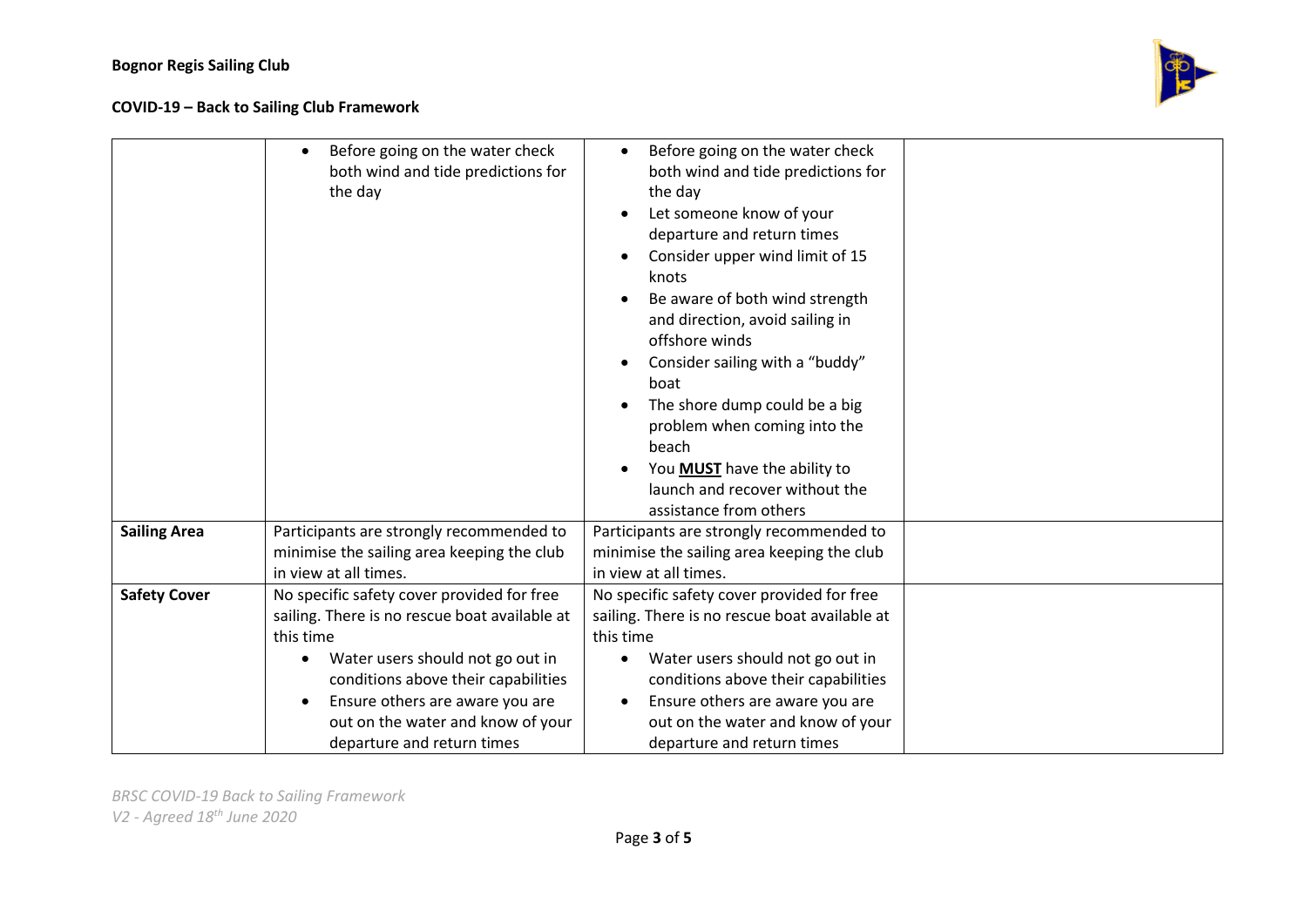## **Bognor Regis Sailing Club**

# **COVID-19 – Back to Sailing Club Framework**



| Race<br>Entry/participation                                  | <b>NA</b>                                                                                                                                                                                                              | <b>NA</b>                                                                                                                                                                                                                                                                                                                                                                                                                                                                                                                                                                                                                                                                                        |  |
|--------------------------------------------------------------|------------------------------------------------------------------------------------------------------------------------------------------------------------------------------------------------------------------------|--------------------------------------------------------------------------------------------------------------------------------------------------------------------------------------------------------------------------------------------------------------------------------------------------------------------------------------------------------------------------------------------------------------------------------------------------------------------------------------------------------------------------------------------------------------------------------------------------------------------------------------------------------------------------------------------------|--|
|                                                              |                                                                                                                                                                                                                        |                                                                                                                                                                                                                                                                                                                                                                                                                                                                                                                                                                                                                                                                                                  |  |
| <b>Equipment</b><br><b>Preparation and</b><br><b>Rigging</b> | Participants are strongly recommended to<br>take particular care over preparation<br>checking all equipment. Social distancing<br>must be maintained when rigging or<br>preparing equipment for going on the<br>water. | Each participant makes their own decision<br>to go onto the water but with strong<br>recommendation to take even more care<br>on boat preparation their own ability and<br>ability to self-rescue (please see the<br>published document from JE on boat<br>maintenance)<br>http://brsailingclub.co.uk/carrying-out-<br>boat-maintenance-with-social-distancing/<br>Safety items to take on board<br>$\bullet$<br>paddle(s), phone in waterproof<br>case, rope, spare shackles, knife<br>Check shackles, fixings, halyards<br>and condition of lines etc.<br>Boats should be rigged on the<br>$\bullet$<br>beach and sailors are responsible<br>for maintaining social distancing at<br>all times |  |